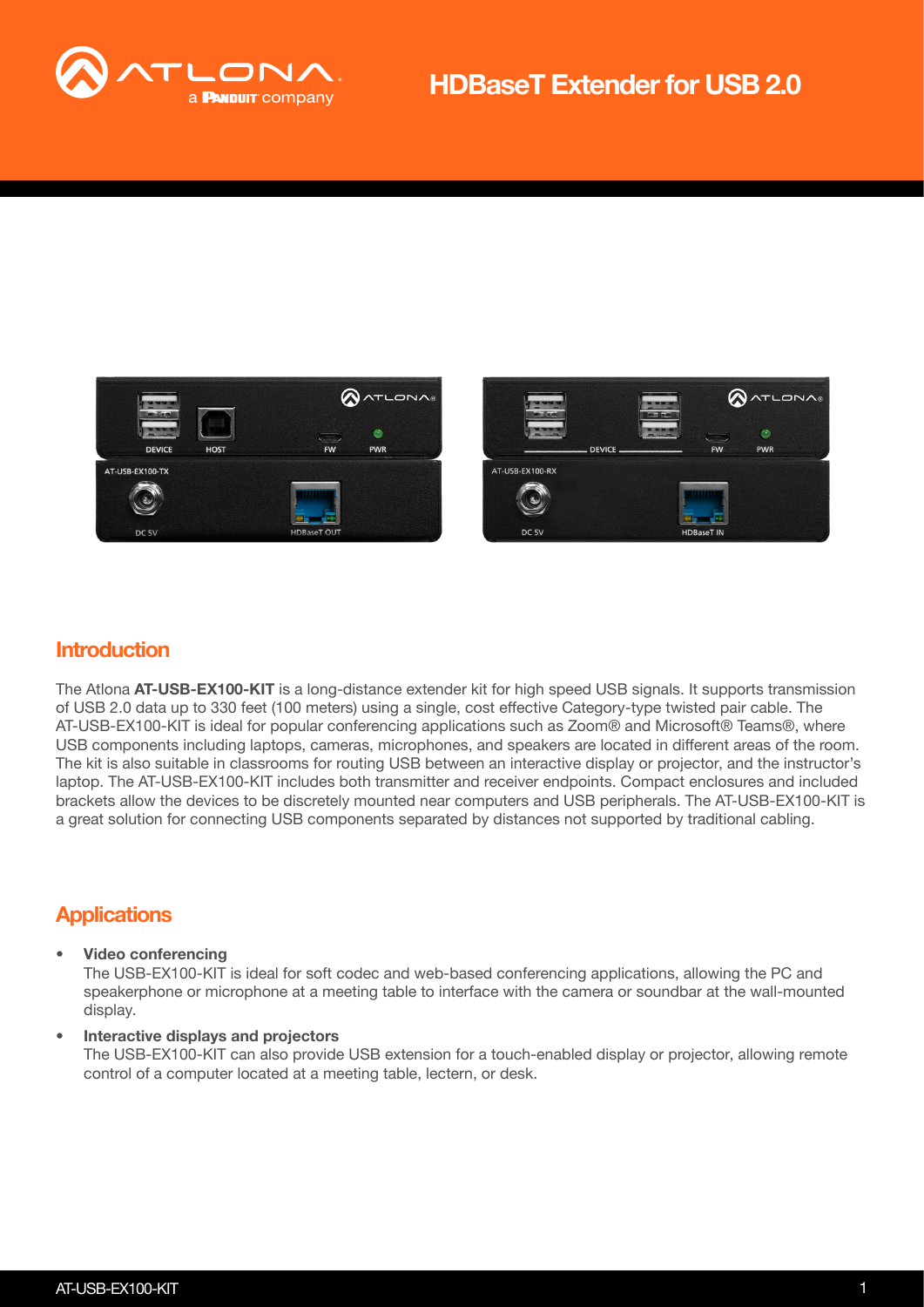

## **Specifications**

| 2.0<br>Signal<br><b>Maximum Data Rate</b><br>315 Mbps<br>Maximum Current Draw<br>500 mA (per Type-A port)<br><b>Distance</b><br><b>Meters</b><br>Feet<br>100<br>CAT5e/6<br>330<br><b>Buttons and Indicators</b><br><b>Function Indicators:</b><br>PWR (TX / RX)<br>1 - LED, green |  |  |
|-----------------------------------------------------------------------------------------------------------------------------------------------------------------------------------------------------------------------------------------------------------------------------------|--|--|
|                                                                                                                                                                                                                                                                                   |  |  |
|                                                                                                                                                                                                                                                                                   |  |  |
|                                                                                                                                                                                                                                                                                   |  |  |
|                                                                                                                                                                                                                                                                                   |  |  |
|                                                                                                                                                                                                                                                                                   |  |  |
|                                                                                                                                                                                                                                                                                   |  |  |
|                                                                                                                                                                                                                                                                                   |  |  |
|                                                                                                                                                                                                                                                                                   |  |  |
|                                                                                                                                                                                                                                                                                   |  |  |
|                                                                                                                                                                                                                                                                                   |  |  |
| <b>Connectors</b>                                                                                                                                                                                                                                                                 |  |  |
| DEVICE (TX)<br>2 - USB Type-A                                                                                                                                                                                                                                                     |  |  |
| HOST (TX)<br>1 - USB Type-B                                                                                                                                                                                                                                                       |  |  |
| 1 - micro-USB<br>FW (TX)                                                                                                                                                                                                                                                          |  |  |
| <b>HDBaseT OUT (TX)</b><br>$1 - RJ45$                                                                                                                                                                                                                                             |  |  |
| DC 5V (TX)<br>1 - Barrel connector, locking                                                                                                                                                                                                                                       |  |  |
| <b>DEVICE (RX)</b><br>4 - USB Type-A                                                                                                                                                                                                                                              |  |  |
| 1 - micro-USB<br>FW (RX)                                                                                                                                                                                                                                                          |  |  |
| <b>HDBaseT IN (RX)</b><br>$1 - RJ45$                                                                                                                                                                                                                                              |  |  |
| DC 5V (RX)<br>1 - Barrel connector, locking                                                                                                                                                                                                                                       |  |  |
|                                                                                                                                                                                                                                                                                   |  |  |
| Environmental<br>Fahrenheit<br><b>Celsius</b>                                                                                                                                                                                                                                     |  |  |
| <b>Operating Temperature</b><br>$0 to +50$<br>$+32$ to $+122$                                                                                                                                                                                                                     |  |  |
| <b>Storage Temperature</b><br>$-4$ to $+140$<br>$-20$ to $+60$                                                                                                                                                                                                                    |  |  |
| <b>Operating Humidity (RH)</b><br>20% to 90%, non-condensing                                                                                                                                                                                                                      |  |  |
| Power                                                                                                                                                                                                                                                                             |  |  |
| TX: 8.27 W<br>Consumption                                                                                                                                                                                                                                                         |  |  |
| RX: 15.76 W                                                                                                                                                                                                                                                                       |  |  |
| <b>External Power Supply</b><br>100 - 240 V AC, 50/60 Hz                                                                                                                                                                                                                          |  |  |
| Output: 5 V / 4 A DC                                                                                                                                                                                                                                                              |  |  |
|                                                                                                                                                                                                                                                                                   |  |  |
| Dimensions (H x W x D)<br><b>Inches</b><br><b>Millimeters</b>                                                                                                                                                                                                                     |  |  |
| Unit (TX / RX)<br>$1.02 \times 4.29 \times 3.76$<br>26 x 109 x 95                                                                                                                                                                                                                 |  |  |
| Power Supply (AT-PS-54-L)<br>31 x 50 x 80.6<br>$1.22 \times 1.97 \times 3.17$                                                                                                                                                                                                     |  |  |
| Weight<br>Pounds<br>Kilograms                                                                                                                                                                                                                                                     |  |  |
| Device (TX / RX)<br>0.62<br>0.281                                                                                                                                                                                                                                                 |  |  |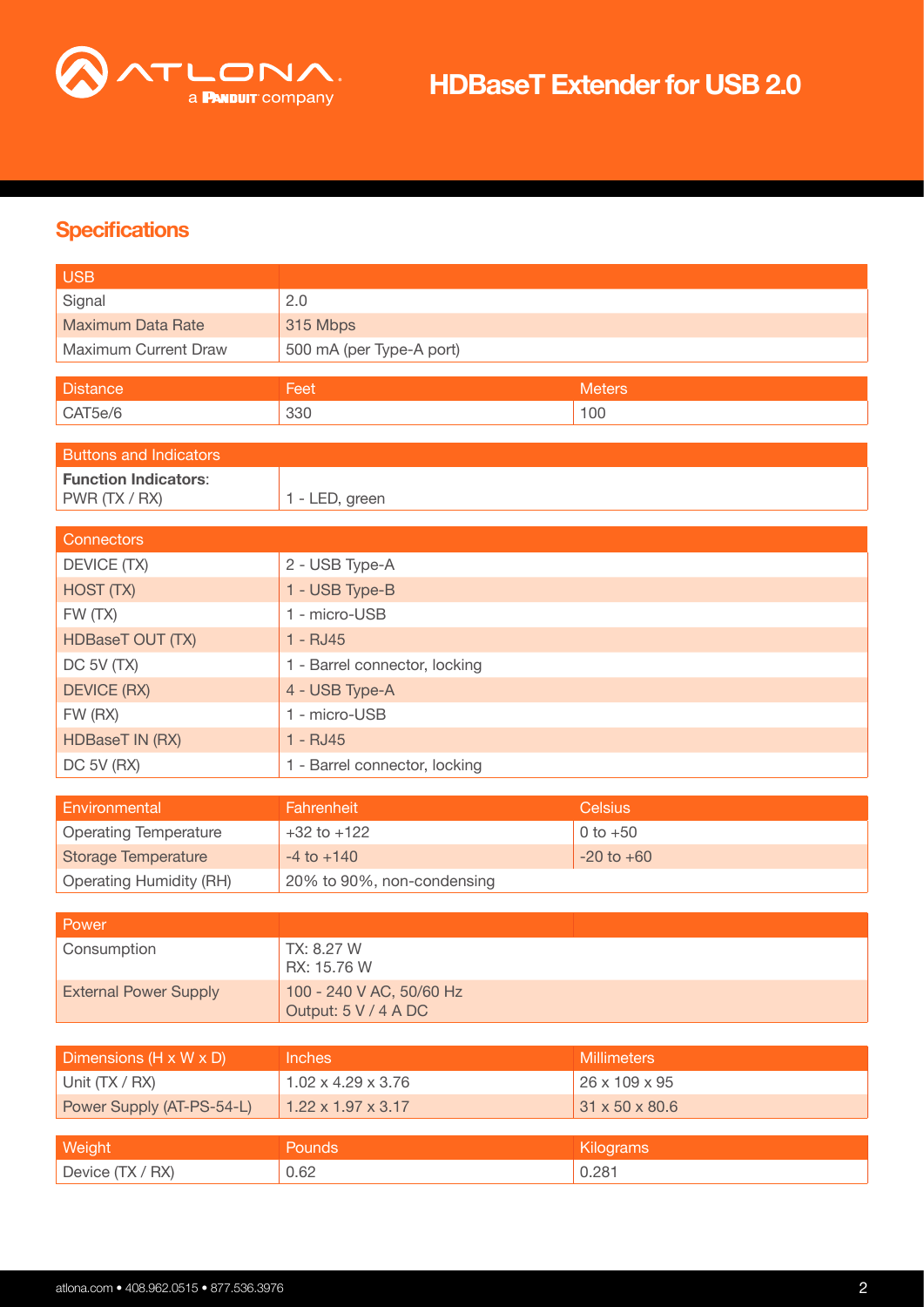

| Certification       |             |
|---------------------|-------------|
| Device              | CE, FCC     |
| <b>Power Supply</b> | CE, FCC, UL |